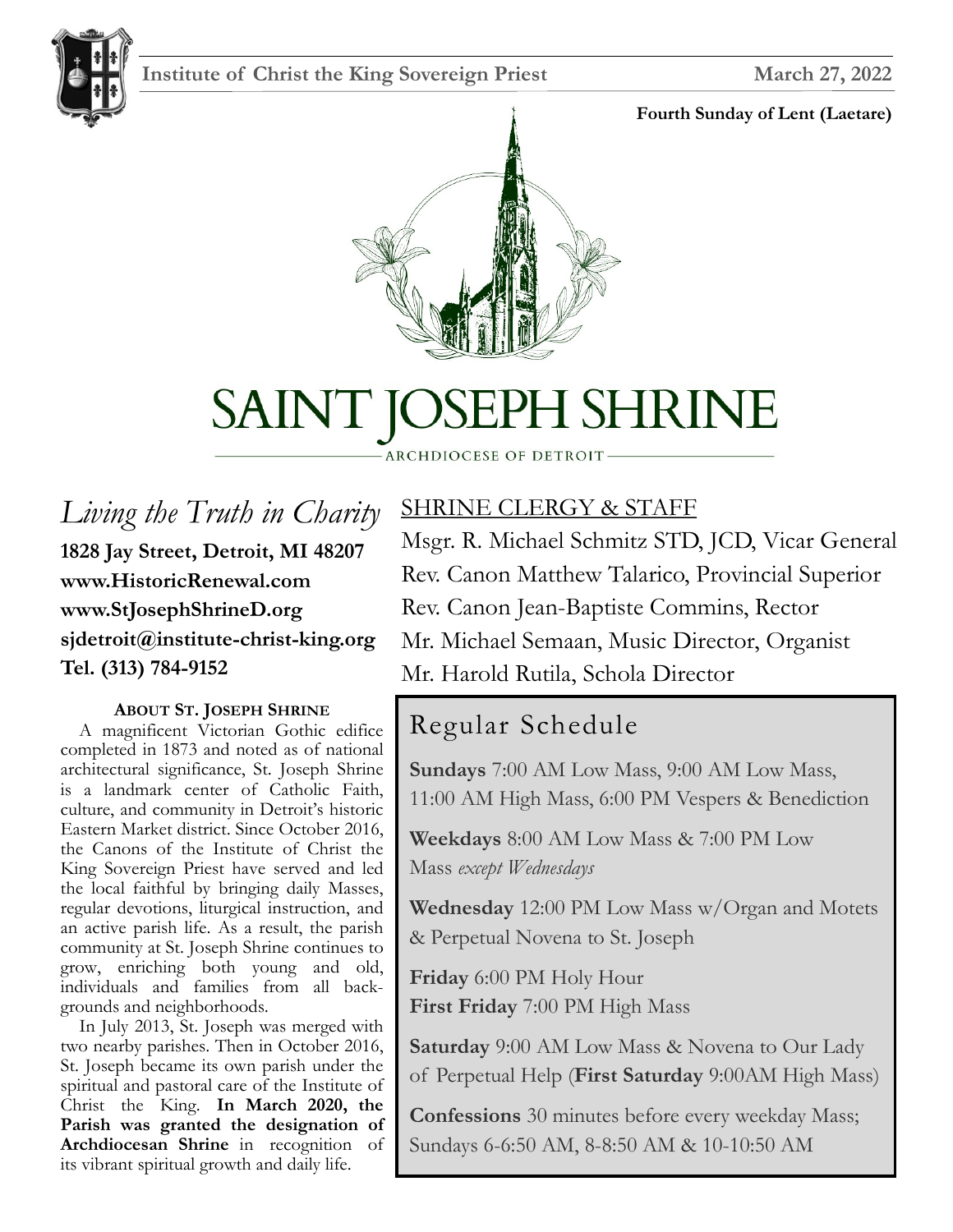# **Sunday** *Liturgical Calendar* **Sunday, March 27, Fourth Sunday of Lent (Laetare)** 7AM Low Mass **Ledford family,** *requested by Vera Lucaj* 9AM Low Mass **Dr. & Mrs. Edward Peters,** *requested by Sonia Lopez* 11AM High Mass **Pro Populo** 6PM Solemn Vespers & Benediction **Monday, March 28, Feria, Monday in the Fourth Week of Lent** 8AM Low Mass **Maurizio Vasquez-Estrada,** *requested by Raquel Estrada* 7PM Low Mass **Abby Roony,** *requested by Christina Maslak* **Tuesday, March 29, Feria, Tuesday in the Fourth Week of Lent** 8AM Low Mass **Holy Souls in Purgatory,** *requested by Pashke Oroshi* 7PM Low Mass **† King family / Dalecke,** *requested by Jerome King* **Wednesday, March 30, Feria, Wednesday in the Fourth Week of Lent** 12PM Low Mass & Novena Devotions **St. Joseph Confraternity Thursday, March 31, Feria, Thursday in the Fourth Week of Lent** 8AM Low Mass **† Lewis Thomas,** *requested by Ban Francis* **6PM Holy Hour**, 7PM Low Mass **G. Dunn,** *requested by Paolini & Sebestin* **First Friday, April 1, Feria,** *Votive Mass of the Sacred Heart* 8AM Low Mass **Monsignor Gilles Wach 6PM Stations of the Cross**, 7PM High Mass **Shrine Groups First Saturday, April 2, Feria,** *Votive Mass of the Immaculate Heart* 9AM High Mass followed by Perpetual Help Devotions **Olivero family,** *requested by Helen Aguilar-Huxley* **Sunday, April 3, First Sunday of the Passion (Fifth Sunday of Lent)**

7AM Low Mass **Ledford family,** *requested by Helen Sandelands* 9AM Low Mass **† Rev. Fr. Ryan Stawaisz,** *requested by Hazelwood family* 11AM High Mass **Pro Populo** 6PM Solemn Vespers & Benediction

#### FROM OUR PASTOR, REV. CANON COMMINS *My dear flock,*

Tomorrow will mark the beginning of the next phase for the restoration and beautification of our Church façades. This is another major milestone for our dear Shrine and an exciting news for the preparation of the 150th Anniversary of the Consecration of the Church. **RAM Construction** is ready to begin as soon as tomorrow morning. This phase includes: stone replacement, general masonry restoration and cleaning of the South and West Façade.

Thank you for your constant generosity. Together as living stones, let us beautify the material stones of our dear Home!

# **<sup>S</sup> <sup>e</sup> rv er <sup>S</sup> <sup>c</sup> he du le**

**Sunday, April 3, Passion Sunday 7AM Low Mass -** *candidates* **9AM Low Mass** AC1: John Sadowski AC2: Maximillian Skinner **11AM High Mass** MC: Eric Kash Thur: James Chisholm AC1: Paul Bacon AC2: Sebastian Smith Crucifer: Gabriel Ang

### **Usher Schedule**

**Sunday, April 3, Passion 7AM Low Mass –** *Laabs & Kyle Gregory* **9AM Low Mass** - Paul Ferrini - Brian Carey - Don Sadowski - John Howting - Joe Laabs **11AM High Mass** - Ismael Lebron - Paul Ferrini - Bob Capaldi - Erik Moylan - Richard Lewandowski, Jr.

#### **HOLY WEEK SCHEDULE ON BACK PAGE.**

#### **3 ALTAR BOY PRACTICES FOR HOLY WEEK - Saturday, April 9, 10AM** *Palm Sunday & Holy Thursday* **- Monday, April 11, 5PM**  *Good Friday* **- Tuesday, April 12, 5PM**  *Easter Vigil*

**Save the date: Wednesday, April 27 6th Living Legacy Gala. Buy your tickets now!**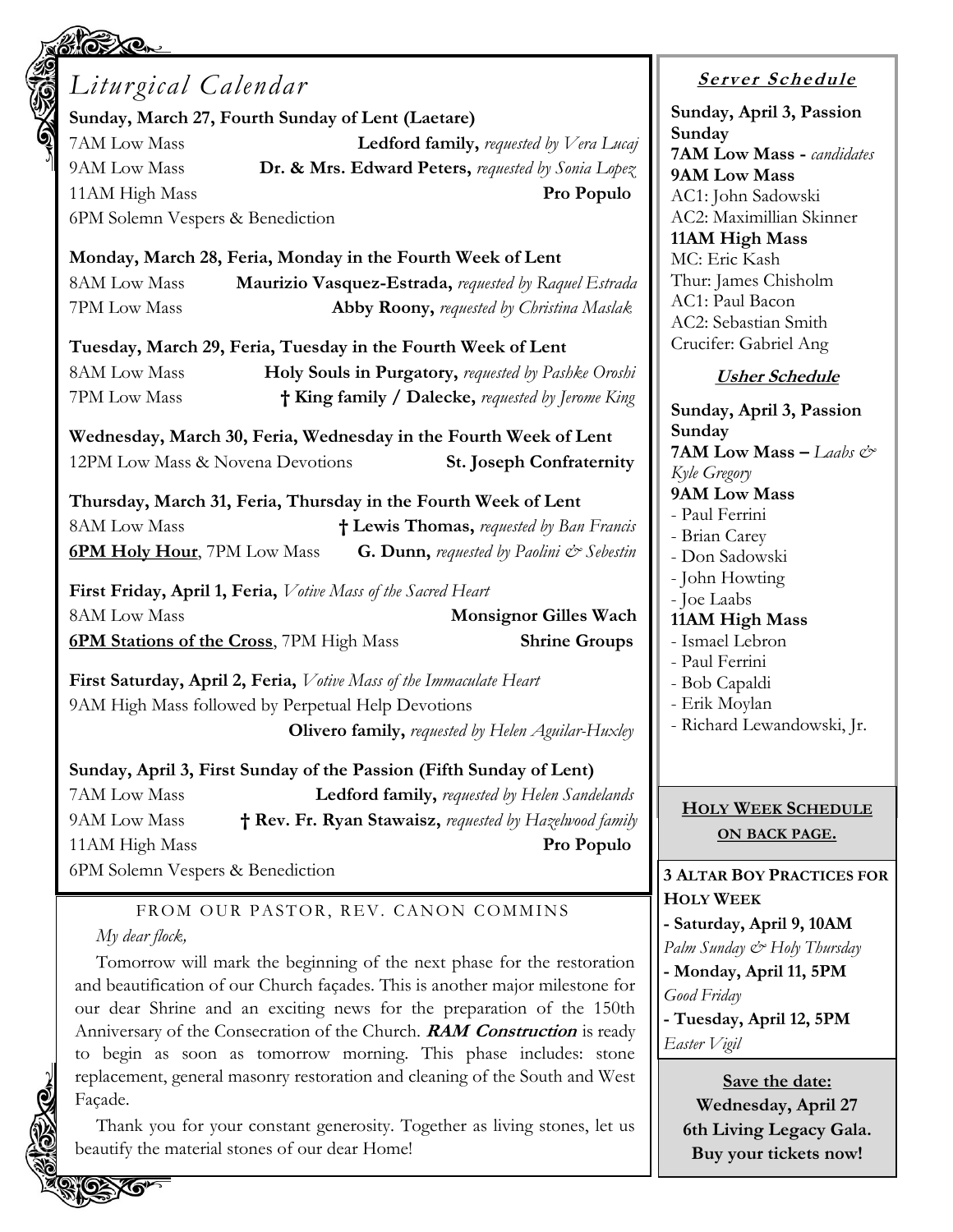**We invite you to our - 6TH ANNNUAL LIVING LEGACY GALA**

*Celebrate the Sacred | Heritage of Holiness*

Be part of the Historical Renewal of Saint Joseph Shrine

> **Wednesday, April 27** 5:00 P.M. to 9:00 P.M.

\* New Location \* *St. Mary's Cultural Center 18100 Merriman Road. Livonia, Michigan 48152*

After two online galas, we would like to invite you to join us in our celebration of this Iconic Detroit Legacy. Please consider supporting the restoration of the Shrine entrusted to our care by placing an advertisement for your business and/or by being acknowledged as a sponsor in our 2022 Gala Program. The program will be distributed at the event to all of our guests, and to all of our treasured benefactors, including you. The vibrant spiritual growth and daily life of St. Joseph Shrine plays an important role in the revitalization of the world famous Detroit Eastern Market and its neighborhood, and we invite you to be part of this Renewal!

More info and registration at:

## **gala.StJosephShrineD.org**



Spread the word!

#### **Chiquitos Bilingual Montessori Private School needs your help!**

Positions available for this academic year. And new positions for the Fall: Teachers for Lower Elementary (1st to 3th grade), and Auxiliary Teachers for Pre-K and Kindergarten Groups.

## **Visit: chiquitosbm.com**

Contact: franciscocalleros@gmail.com

**TODAY! March 27,** First Communion Class in Rectory basement classroom after 11AM Mass.

**Calendar of Events**

**Wednesday, March 30,** *Fifth Wednesday*. No Catechism Class.

**First Saturday, April 2,** Day of Recollection 9AM Votive Mass of the Immaculate Heart (High Mass), followed by catered breakfast and conference, Rosary, and Benediction. Topic: **Saint John of Damascus on Our Lady.**

**Sunday, April 3,** Confirmation Class in Rectory basement classroom after 11AM Mass.

**Wednesday, April 6,** Teenage Catechism Class in Social Hall at 7PM.

**Saturday, April 9,** Society of the Sacred Heart Conference in Social Hall with catered breakfast following 9AM Mass. Topic: **St. Francis de Sales and the Sacred Heart.**

**Sunday, April 10, PALM SUNDAY**. 7AM and 9AM Low Masses. **10:30AM Palm Blessing and Procession followed by High Mass**.

**Spy Wednesday, April 13,** Children's Catechism Class in Social Hall at 7PM.

**Thursday, April 14 - Sunday, April 17 HOLY WEEK SCHEDULE ON BACK PAGE.** 

#### **SHRINE LENT DEVOTIONS**

**Every Thursday**, Public Holy Hour at 6PM followed by Mass at 7PM.

**Every Friday**, Stations of the Cross at 6PM followed by Mass at 7PM.